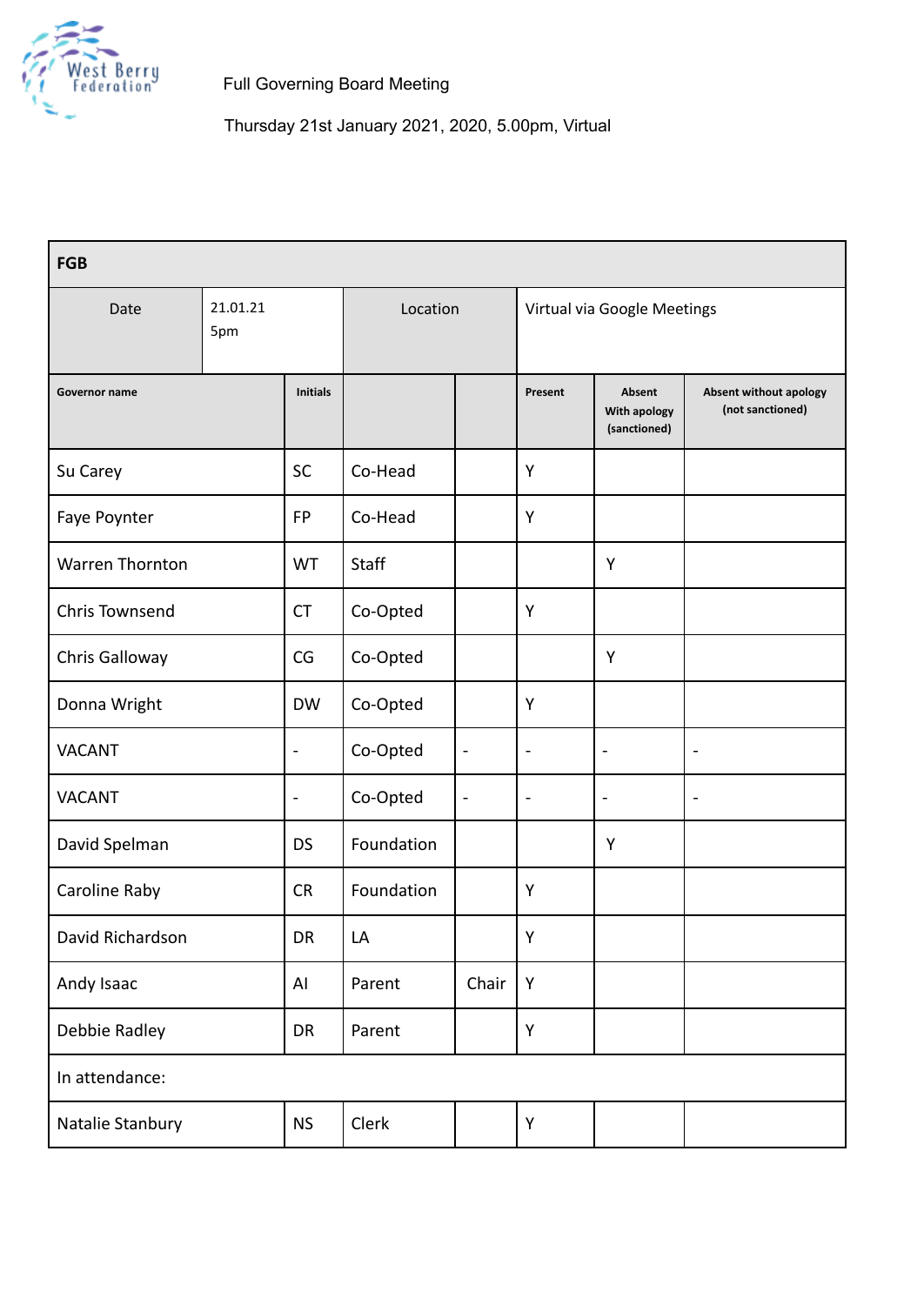

# Thursday 21st January 2021, 2020, 5.00pm, Virtual

|   | Being the best we can be - committed to making a difference                                                                                                                                                                                                                                                                                                                                                                                                                                                                                                         |                        |  |  |  |
|---|---------------------------------------------------------------------------------------------------------------------------------------------------------------------------------------------------------------------------------------------------------------------------------------------------------------------------------------------------------------------------------------------------------------------------------------------------------------------------------------------------------------------------------------------------------------------|------------------------|--|--|--|
| 1 | <b>Welcome and Apologies</b><br>Apologies were sanctioned as above.                                                                                                                                                                                                                                                                                                                                                                                                                                                                                                 |                        |  |  |  |
|   | <b>Declarations of interest</b><br>Governors must declare an interest and leave the meeting when the appropriate item is dealt<br>with.                                                                                                                                                                                                                                                                                                                                                                                                                             |                        |  |  |  |
|   | Current declarations are here. No new declarations.                                                                                                                                                                                                                                                                                                                                                                                                                                                                                                                 |                        |  |  |  |
| 3 | <b>Co-Option</b>                                                                                                                                                                                                                                                                                                                                                                                                                                                                                                                                                    |                        |  |  |  |
|   | Consider the co-option of Michael Hunt to the board.                                                                                                                                                                                                                                                                                                                                                                                                                                                                                                                |                        |  |  |  |
|   | The clerk reported this was ongoing pending receiving a contact from the establishment where<br>Michael previously governed.                                                                                                                                                                                                                                                                                                                                                                                                                                        |                        |  |  |  |
|   | ACTION AI/NS - to continue the process of recruitment in line with the latest advice from<br>Governors Services.                                                                                                                                                                                                                                                                                                                                                                                                                                                    | <b>ACTION</b><br>AI/NS |  |  |  |
| 4 | <b>Matters arising:</b><br>ACTION - NS to forward the terms of reference and details about the work of the committee to CT. Complete<br>ACTION - NS to seek permission for the supply of references from Michael Hunt. Complete<br>ACTION - NS to seek further information regarding the 106 monies owed to the school from DCC. Complete<br>ACTION - NS to forward a template for documenting Catch Up to Heads for completion. Complete.<br>ACTION - NS to forward the relevant personnel and finance policies to DW and DS for review. Ongoing.                  |                        |  |  |  |
| 5 | <b>Business brought forward by the Chair</b><br>Any urgent business to report not already on this agenda.                                                                                                                                                                                                                                                                                                                                                                                                                                                           |                        |  |  |  |
|   | No new business to report.                                                                                                                                                                                                                                                                                                                                                                                                                                                                                                                                          |                        |  |  |  |
| 6 | Verbal HT Report and contextual update (in line with guidance from the National Governance<br>Association):<br><b>NGA COVID Monitoring priorities for Governors</b><br><b>Risk Management and Safeguarding</b><br>$\bullet$<br>Governors asked if the current risk assessment reflected the current circumstances and is<br>updated and published to the website. The Heads confirmed the most recent Risk<br>Assessment from Devon County Council has been updated and personalised for our<br>circumstances and is published to the website here: Risk Assessment |                        |  |  |  |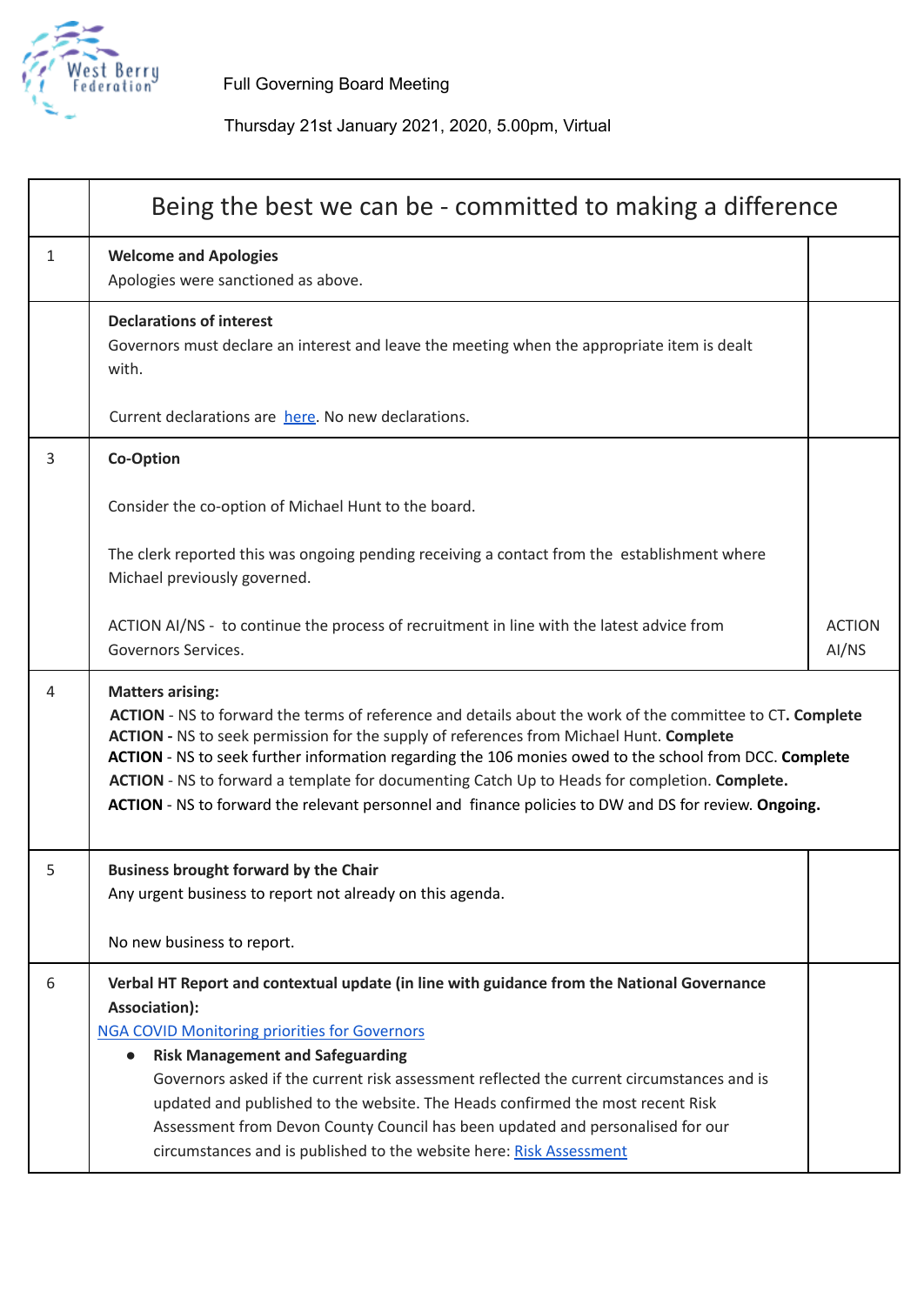

### Thursday 21st January 2021, 2020, 5.00pm, Virtual

In addition, risk assessments have been conducted for vulnerable and high risk staff and appropropriate actions taken. Governors considered the risk assessment to be thorough and robust. These include allowing any vulnerable staff to work at home where required. Governors asked what adjustments have been made to safeguarding policy? SC, as Designated Safeguarding Lead (DSL) confirmed the Safeguarding Policy Appendix 3 had been reviewed and updated to reflect our circumstances and is due to be considered under item 8 of the agenda. Governors asked about safeguarding our remote learners and the steps put in place to keep our children learning at home safe. Heads reported a Remote Learning Policy was in place and this is reviewed regularly. There is a record for staff having read and understood the policy and this continues to be an area that is reinforced. The expectation is that children are appropriately dressed and talking part in meetings in an appropriate area of their home. This information has been relayed to parents via newsletters and updates and continues to be reinforced during online sessions. We continue to progress our GDPR policies in line with guidelines with respect to remote learning. Concerns are addressed via the route in the Safeguarding Policy and Appendix.

**ACTION**: Report on GDPR to be in place for the next meeting. Clerk to liaise with Jo Williams.

Governors asked about staffing arrangements and whether the Federation had enough staffing to cover the partial opening of schools to vulnerable and key worker children? What steps are in place should we reach the maximum numbers we can safely accommodate. The Heads explained that numbers in school are manageable currently but staffing would begin to become problematic with the advent of lateral flow testing (with the possibility of positive tests and the need for staff to isolate). Heads are managing to attend both sites for the majority of the week to provide strategic leadership. Some changes to the staffing structure would be required due to long term sickness of a member of the teaching staff and a recent support staff resignation on the pastoral team. DW, lead for personnel, confirmed this had been discussed and monitored and a plan was in place to cover these positions. A report of the visit will be placed on the shared drive with the minutes of this meeting. She was confident there was current capacity to cover the positions and this would of course be kept under review. Governors asked about the effectiveness of internal support and pastoral systems - the pastoral coordinator has been re-deployed in class to support specific children and continues with her work within the pastoral care role 2 days a week. This provision continues to cater for those children and families in need.

There is still a need for some families to use transport facilities and these are operated under guidelines for social distancing.

**ACTION** - NS to place the recent personnel monitoring report on the shared drive for Governors.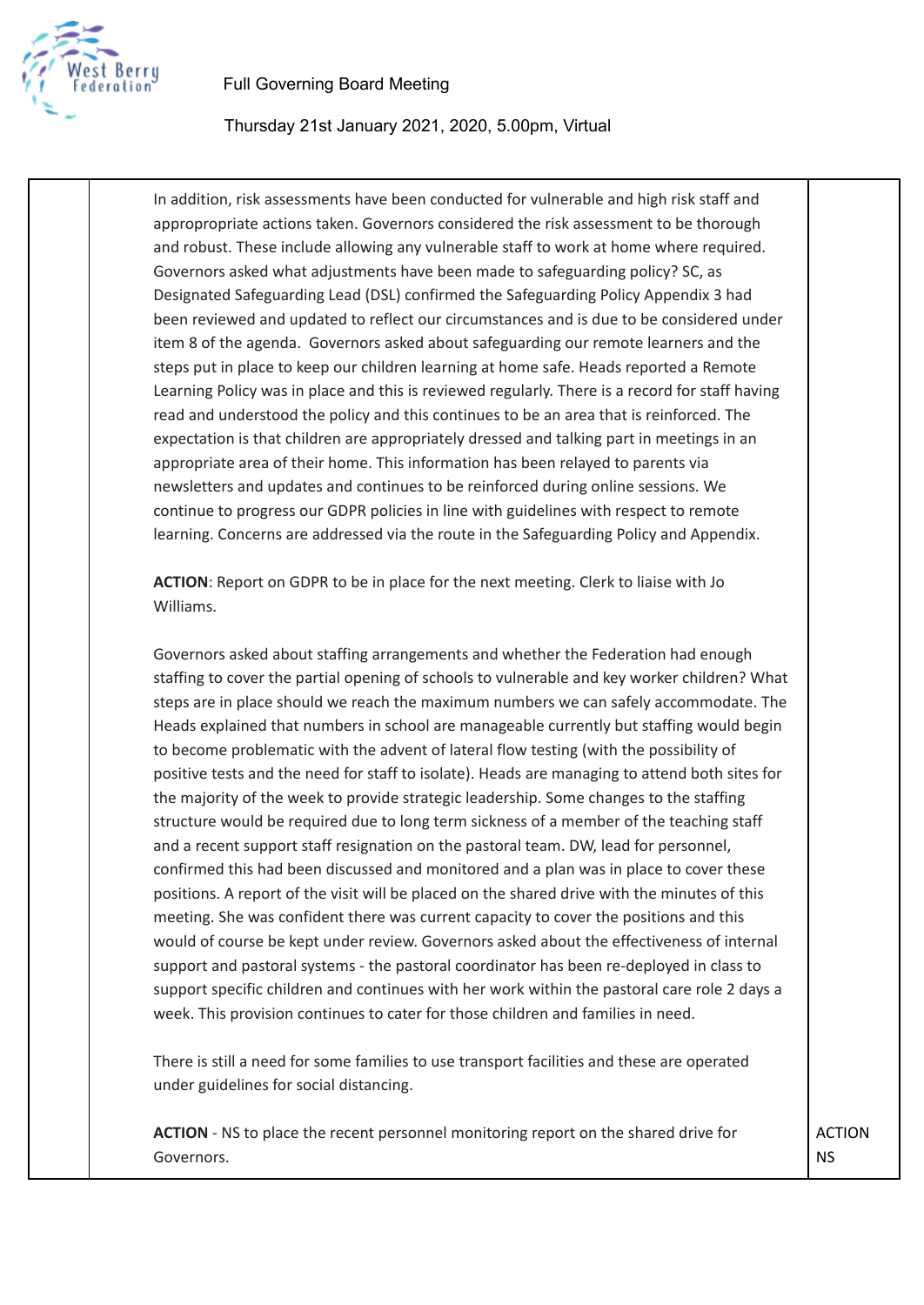

Thursday 21st January 2021, 2020, 5.00pm, Virtual

#### **● Wellbeing Across the School Community**

Governors asked a number of questions under this heading and were assured there continues to be a culture of trust and support within our federation family. Heads particularly praised the staff team for the way they are continuing to provide for our children and each other, despite the circumstances and the fact that many of the support staff have been deployed in school to enable the teaching staff to plan and deliver lessons. There was an acknowledgement that communication could be improved between senior leadership and the support staff in school and this is being re-examined and improved. Governors asked heads to explain how we continue to reassure and communicate with parents? Heads answered there had been a number of newsletters and online updates sent to parents and carers to which governors had also received. Updates and tutorials are constantly being uploaded to the website in response to frequently asked questions; for example how to use various aspects of the Google Classroom. These were also published to the school website alongside details of our remote learning provision in line with the new requirement from the DfE.

#### **● Providing remote education**

Governors asked about our remote education provision and learned this was being constantly reviewed and did satisfy minimum learning requirements (more than minimum learning requirements). All the evidence would suggest that the Federation are somewhat ahead of the game in terms of what we are including in the offer based on evidence from other local schools and heads. This is to be congratulated and Heads cited the lockdown in November which acted as test run for the provision. We were able to switch quickly to remote learning and this was aided by the fact that pupils in KS2 each have their own Chromebook to work from meaning they were used to working from the Google Classroom and school had the capacity to lend Chromebooks to those who needed them to learn effectively at home. When asked, the Heads explained there was no particular bias in families requiring extra support in terms of devices or other support. Pupil Premium children already have a device proved and those considered vulnerable learners are in school. This is ahead of the curve nationally, with a shortage of Chromebooks, the decision to invest in the technology was a sound one and has contributed to our remote learning provision being developed faster. Remote provision in school mirrors that of home learning. Progress and assessment is currently being assessed and advice being followed as to a sustainable system that works for both staff and children. This will be reported at the next meeting.

Governors asked specifically about children with SEND - how has the Federation adapted the provision to cater for specific needs? The SENDco and Heads have planned provision for any specific children that were considered to need it and support has been put in place to cater for their needs. This could be supported learning 1:1 with a member of staff working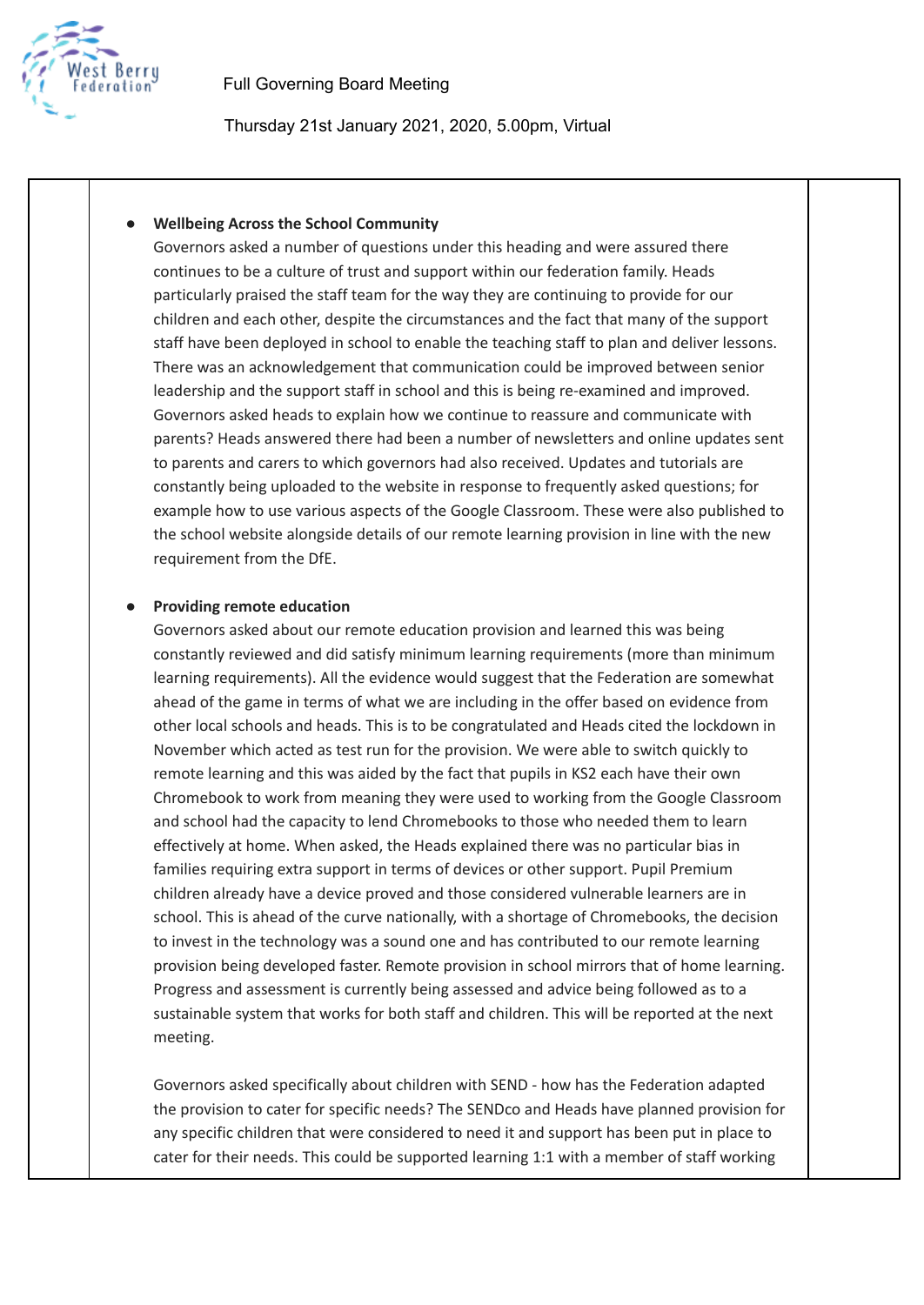

Thursday 21st January 2021, 2020, 5.00pm, Virtual

from home or other targeted support. The provision will be reviewed regularly with a view to reporting progress at the next meeting.

**● Maintaining the curriculum and continuity of learning for all pupils** Pupils continue to receive a broad and balanced curriculum. The timetable has been adjusted to ensure teachers are not overloaded (KS2 currently learn foundation subjects together across the federation and literacy lessons are taught online following "Mrs. C" - a format the children are already used to). KS1 follow literacy with Mrs C sessions (supported by a member of staff, maths in the morning with a choice of foundation sessions of one subject per day over a rolling timetable of two weeks. Community sessions are proving popular with good engagement to the energy boost sessions and the register session in the morning. Further information can be found on the federation website. Early indications are that the newly adjusted timetable is achievable for children and parents are able to support it. Pupils are uploading work and the number of pupils doing this is increasing. **● Support to reduce the impact of lockdown on disadvantaged pupils** Plans for the catch up premium are arranged and tis continues to be monitored and reported. PP children were discussed above and the provision is detailed in that discussion. **● Resource allocation and management -** budget monitor included below **● Details of any asymptomatic COVID19 testing (if required)** Schools were in receipt of the lateral flow tests and staff would be conducting these on a twice weekly basis. It was anticipated staff absence may increase as a result testing positive. This would be monitored and adjustments made as discussed above. SIAMS inspection was also discussed and governors agreed to continue monitoring virtually and plans would be put in place to action this by the next meeting. Governors were also keen to understand how we are continuing to prioritise areas within our school development plan - the Heads explained that work continues and we are making progress towards our priorities. **ACTION** - CT/DW Virtual meetings to be planned to include pupil and staff voice. ACTION -CT/DW 7 **To discuss and agree the most recent budget monitor To note the new date for Financial Audit - 26.04.21**

[Cover](https://drive.google.com/file/d/1Y3Jad1R575zTv_jsOj6hWg-DrQjctPky/view?usp=sharing) Page **School [Budget](https://drive.google.com/file/d/1BO0m4xMybjS549kW129PjvzhpBD-cBQm/view?usp=sharing) Share**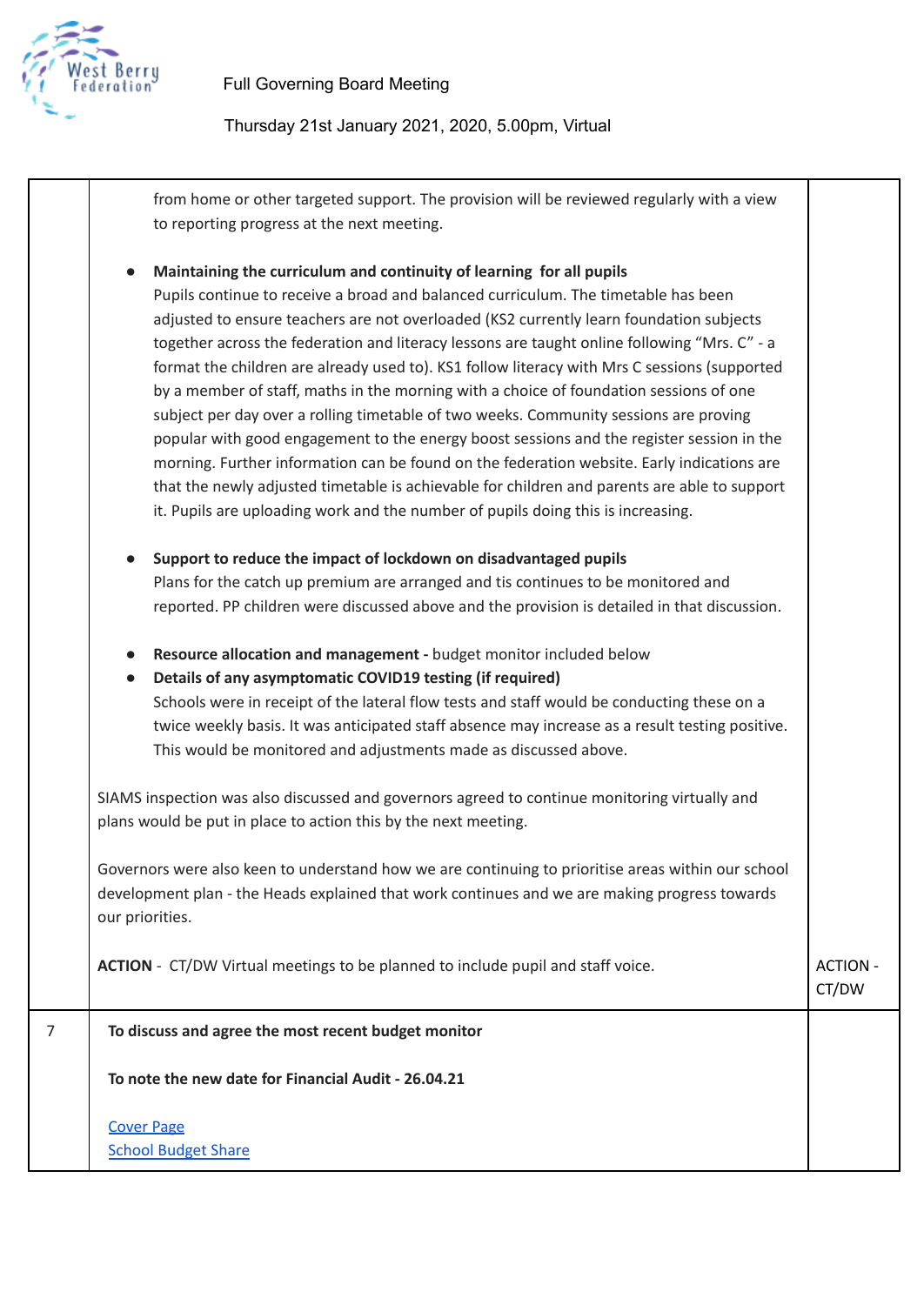

Thursday 21st January 2021, 2020, 5.00pm, Virtual

[Extended](https://drive.google.com/file/d/19As9brMNmMUwWjjqfWNlTdekL09f_gLd/view?usp=sharing) Schools **[Capital](https://drive.google.com/file/d/1XOqSv42Nl9_Fer9DHP8KH49fTyWnbTr-/view?usp=sharing)** 

[Recovery](https://drive.google.com/file/d/1gcTYC6N4QP1ifClzBaPdhOzbAyd0b2EX/view?usp=sharing) plan 20-21

Governors discussed the most recent budget monitor in detail. Notable areas for concern were the shortfall in income caused by reducing the wrap around care facility in both schools. Governors asked for further information on this. The Heads explained that staff had been flexibly furloughed but there would be a 20% salary shortfall to cover as a result of this (the furrlough scheme would only cover 80%). A recovery plan for this had been submitted.

Governors asked what the view of our external finance adviser was on our current situation? The Heads explained that time had been taken to benchmark our individual finances with other schools and as we know our staffing costs are high when compared with the number of pupils and this is largely down to the fact we have an experienced team in place who need to be remunerated accordingly. Similarly, actual building space at Berrynarbor is at a premium and this means we cannot increase pupil numbers to compensate for this. We know that resources are well managed from previous exercises taken in CFR financial benchmarking and regular budget monitors and this has been confirmed by our finance officer. Governors asked how we move forward strategically in terms of creating more space to ensure we are sustainable? How do we manage finances effectively and continue to balance good outcomes for children? We know that Heads are not prepared to compromise our offer to balance books and this point has been raised frequently. The question of sustainability remains an important one, however, and would be raised at the Financial Intervention Panel meeting when discussing our recovery plan for our current deficit in year three from now. Governors highlighted the need for talks to progress on a strategic level with Devon County Council to try to ensure there is a plan in place to improve our buildings at Berrynarbor.

Governors agreed the current budget monitor

Governors agreed the current recovery plan and noted we will continue to hold a deficit budget in year 3. We await a response from the FIPS panel on this.

**ACTION** - NS to ensure outcome of FIPS decision is noted and actioned where necessary.

NS

# 8 **To note policies adopted/ to be adopted**

COVID19 [Safeguarding](https://drive.google.com/file/d/1O7rsnQvO5oStOV-6l6tOQLPzqlCmV69_/view?usp=sharing) Policy Annex 3 West Down

COVID19 [Safeguarding](https://drive.google.com/file/d/1Sj3MwmDSDuOqG8zh8hnuzTkMXyaeeZVZ/view?usp=sharing) Policy Annex 3 Berrynarbor

Governors agreed the above policies and noted it had been modified to reflect our circumstances